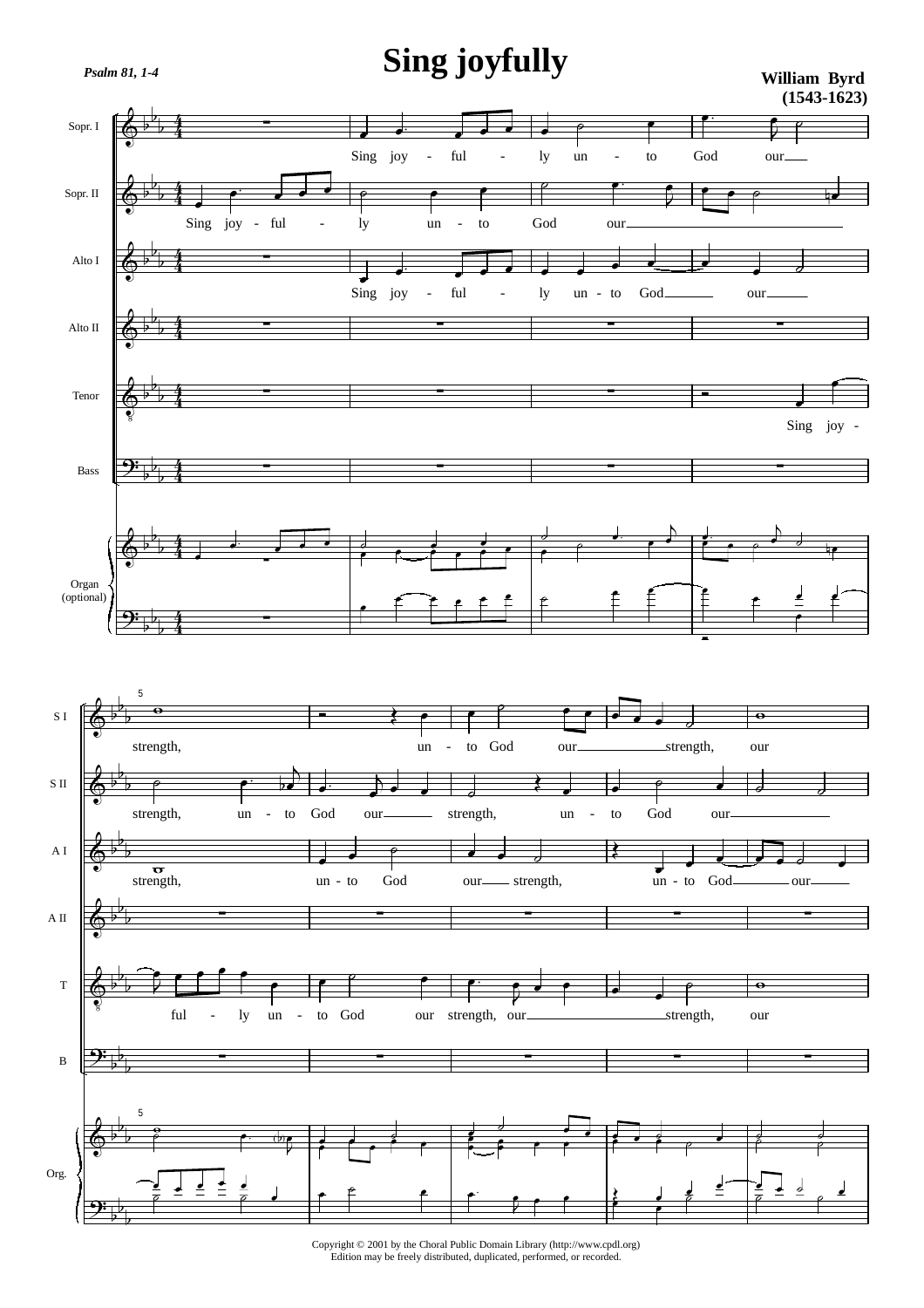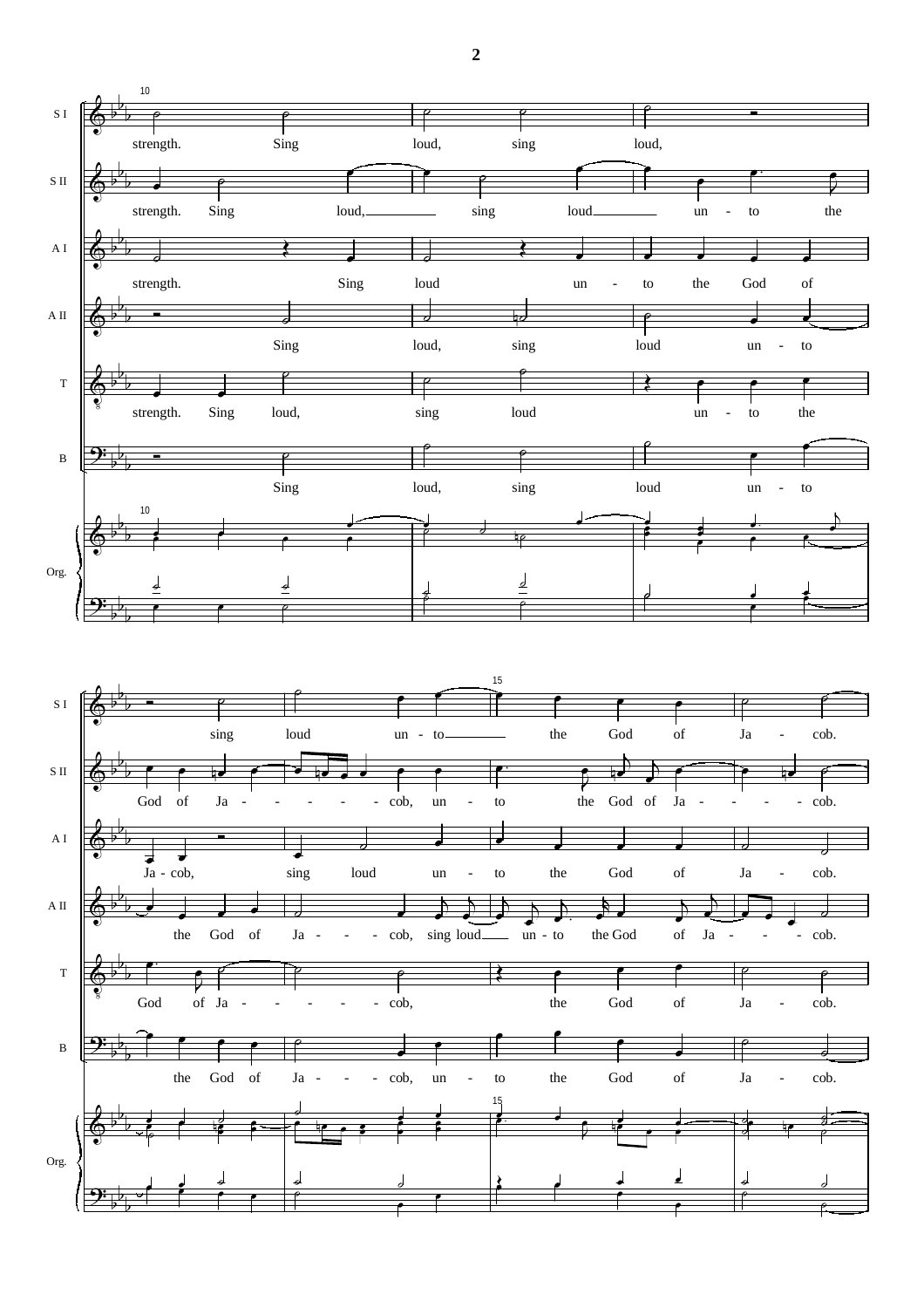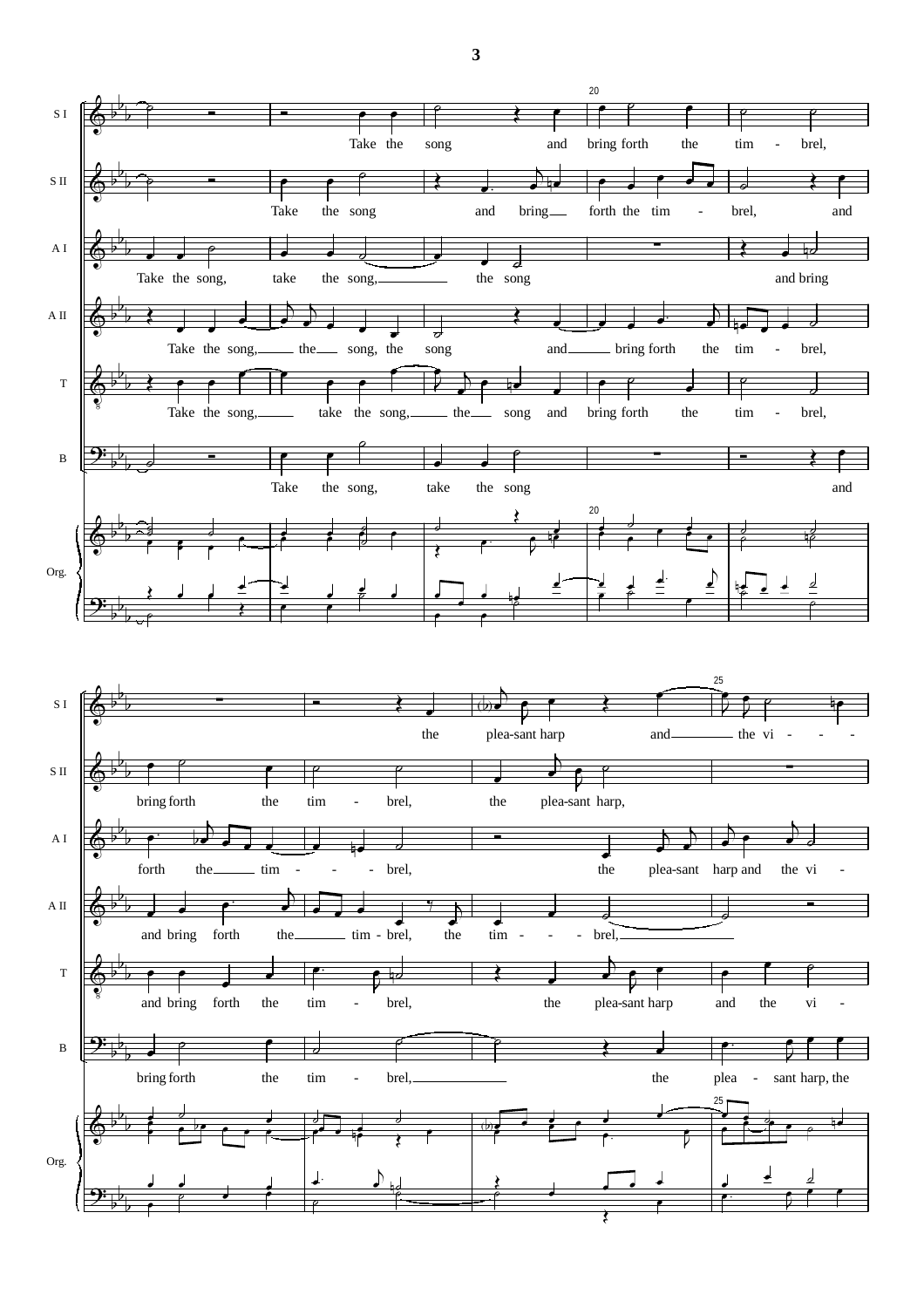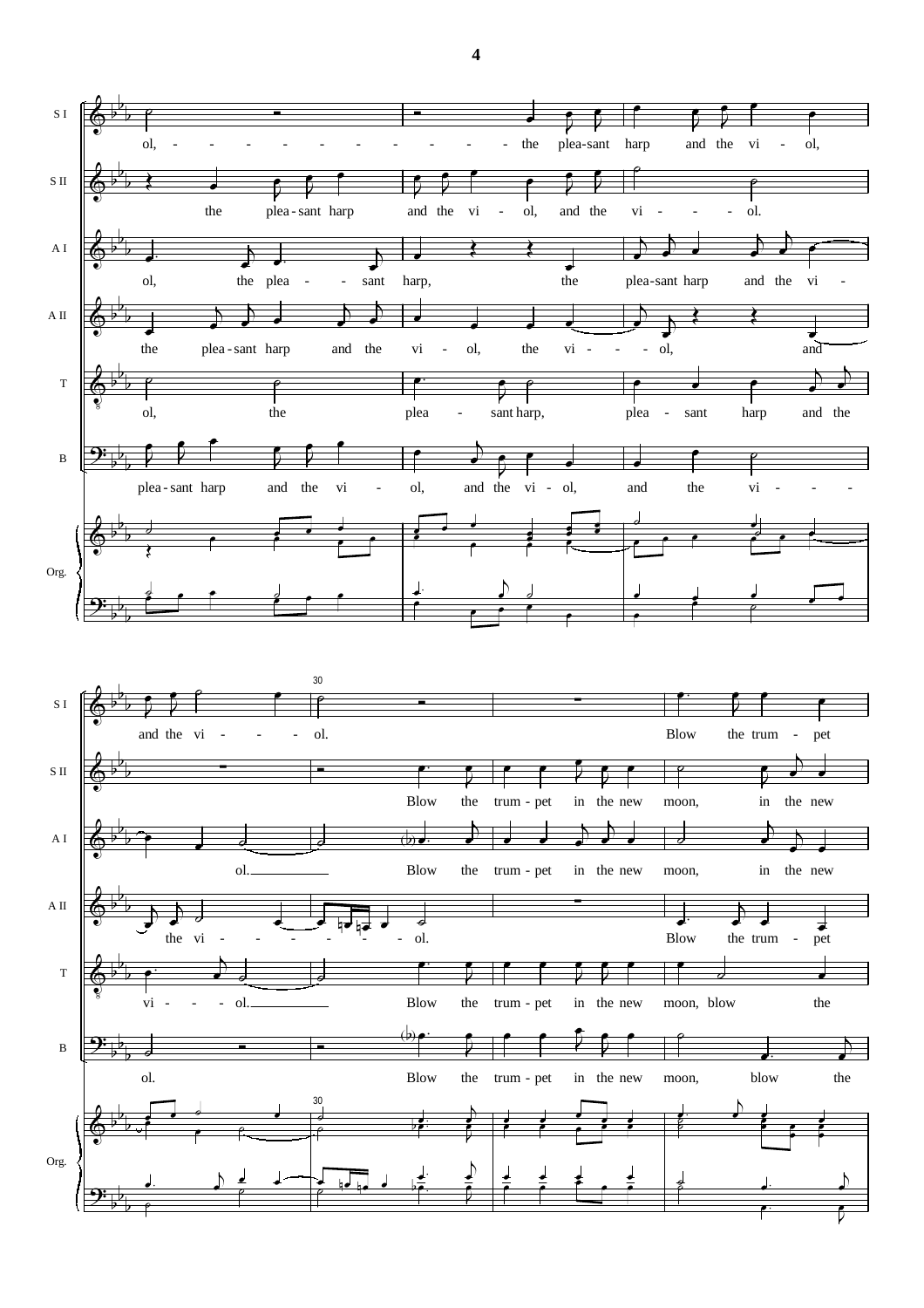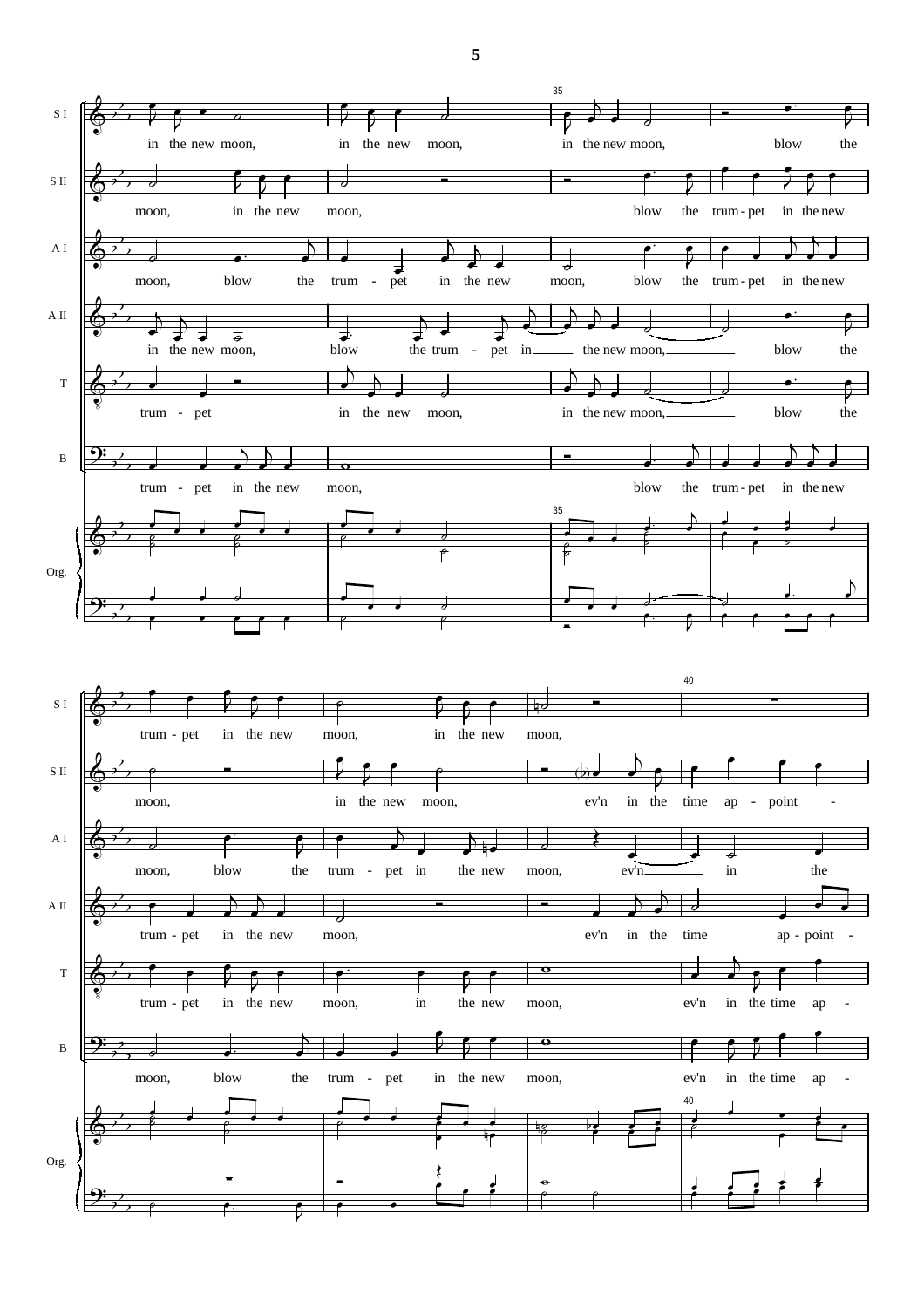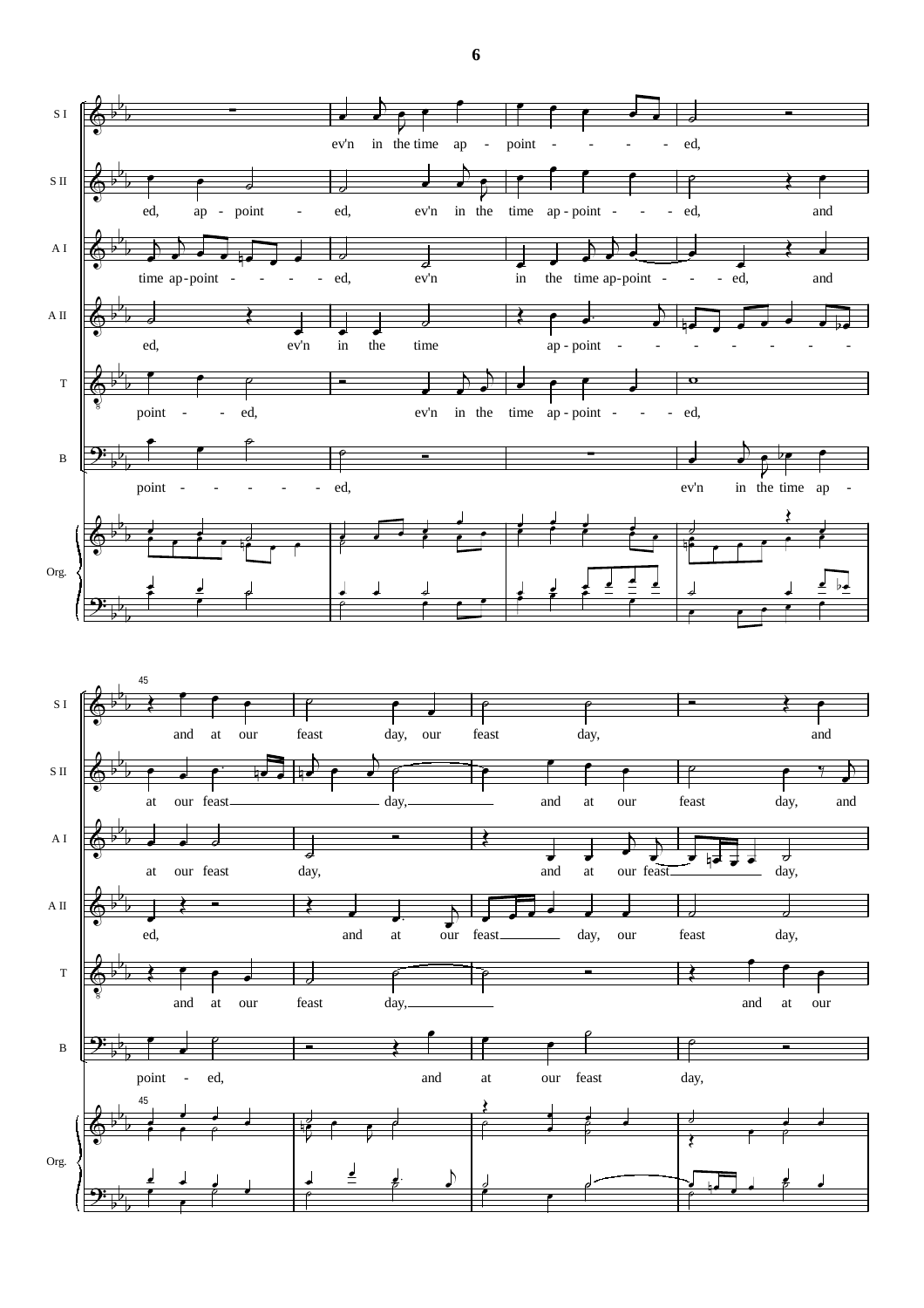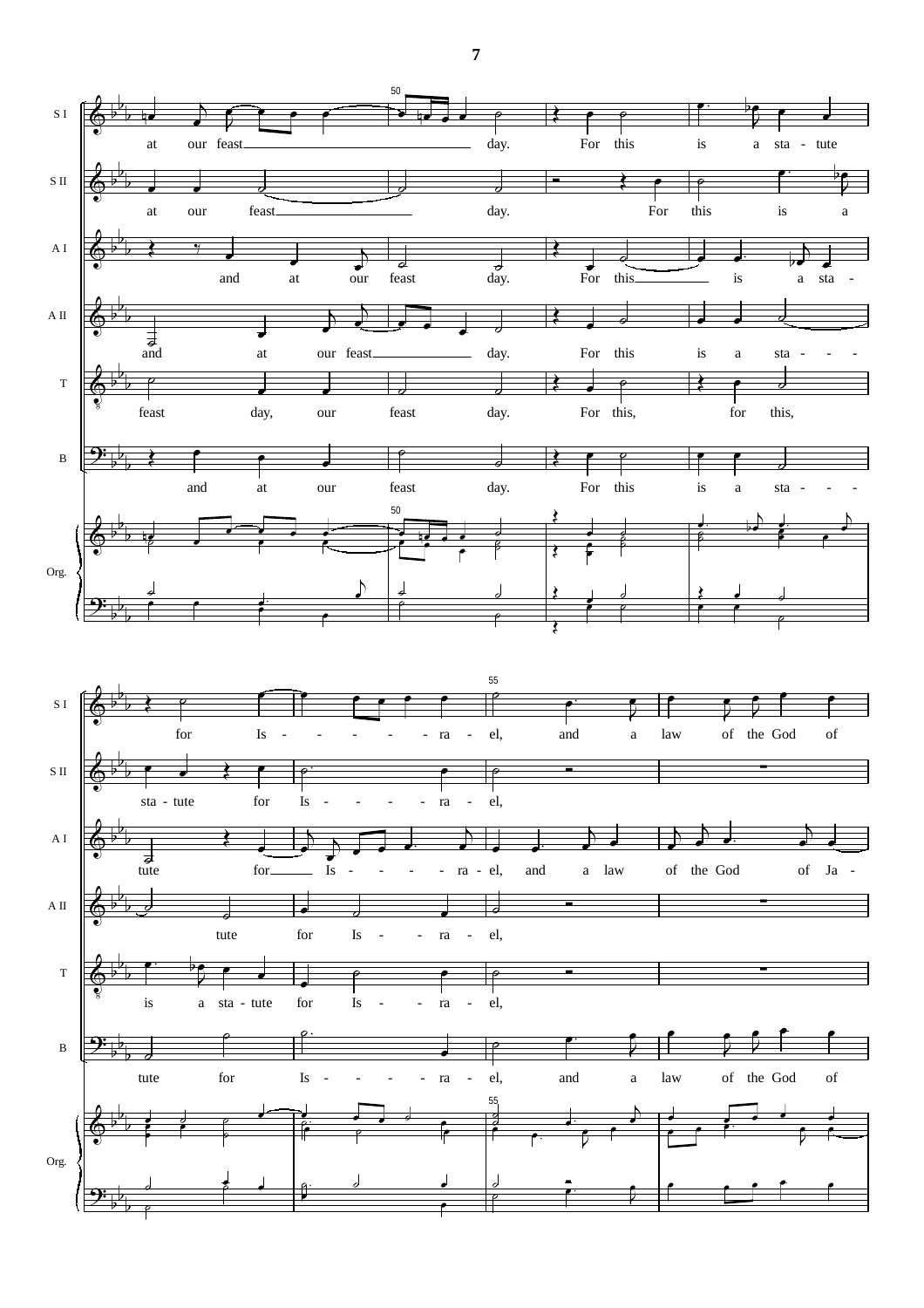

<sup>œ</sup> <sup>œ</sup> ˙ <sup>œ</sup> <sup>œ</sup> ˙

œ œ

 $\frac{y}{\sqrt{2}}$ 

b  $\frac{1}{1}$ l **□**<br>◎ ●<br>● ●